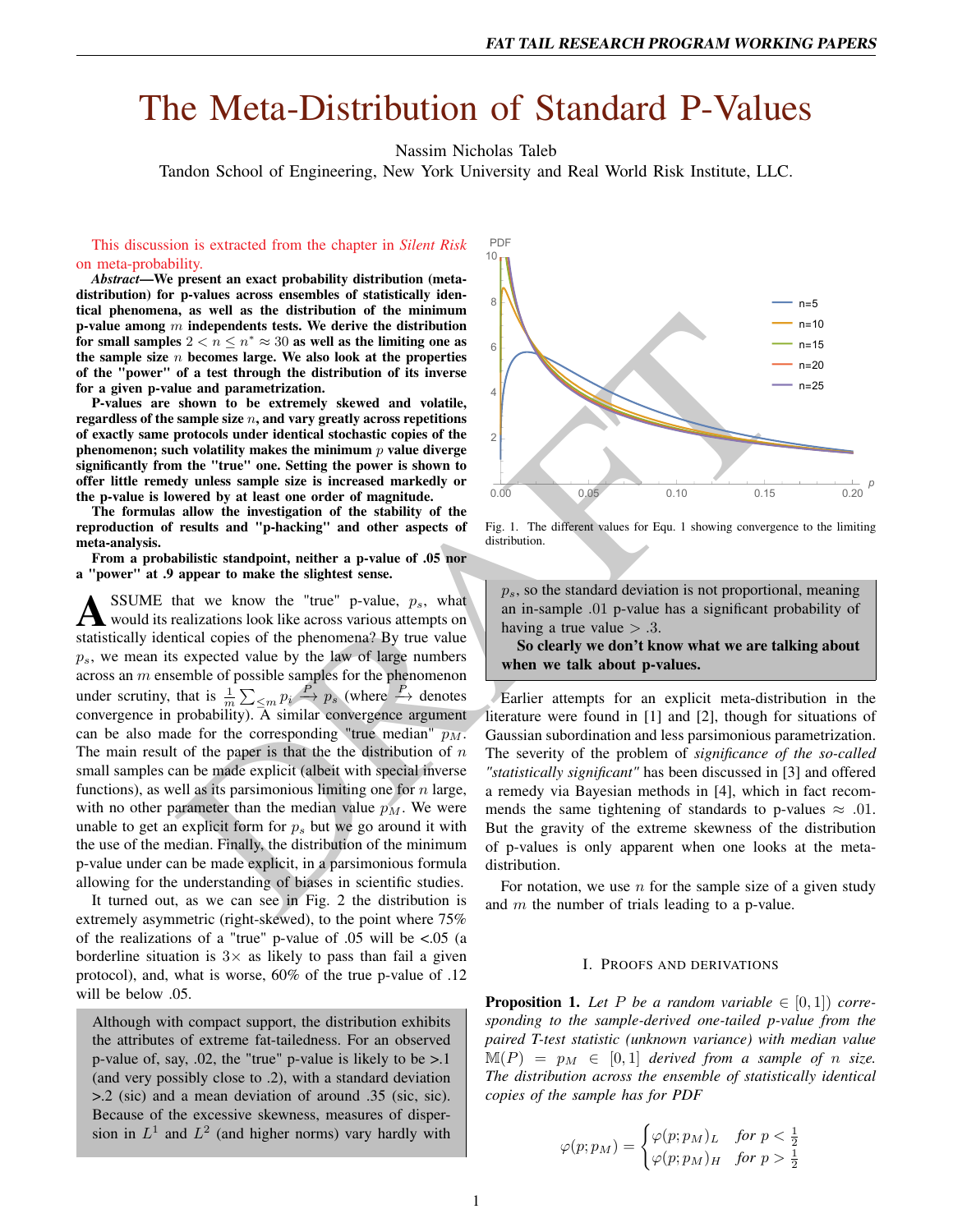$$
\varphi(p; p_M)_L = \lambda_p^{\frac{1}{2}(-n-1)} \sqrt{\frac{\lambda_p (\lambda_{p_M} - 1)}{(\lambda_p - 1) \lambda_{p_M} - 2\sqrt{(1 - \lambda_p) \lambda_p} \sqrt{(1 - \lambda_{p_M}) \lambda_{p_M} + 1}}}
$$
\n
$$
\frac{1}{\sqrt{\frac{1}{\lambda_p} - \frac{2\sqrt{1 - \lambda_p} \sqrt{\lambda_{p_M}}}{\sqrt{\lambda_p} \sqrt{1 - \lambda_{p_M}}}} + \frac{1}{1 - \lambda_{p_M} - 1}}
$$

$$
\varphi(p; p_M)_H = \left(1 - \lambda'_p\right)^{\frac{1}{2}(-n-1)} \left(\frac{\left(\lambda'_p - 1\right)\left(\lambda_{p_M} - 1\right)}{\lambda'_p \left(-\lambda_{p_M}\right) + 2\sqrt{\left(1 - \lambda'_p\right)\lambda'_p}\sqrt{\left(1 - \lambda_{p_M}\right)\lambda_{p_M}} + 1}\right)^{\frac{n+1}{2}}
$$

where  $\lambda_p = I_{2p}^{-1}(\frac{n}{2},\frac{1}{2}), \lambda_{p_M} = I_{1-2p_M}^{-1}(\frac{1}{2},\frac{n}{2}), \lambda'_p =$  $I_{2p-1}^{-1}$   $(\frac{1}{2}, \frac{n}{2})$ , and  $I_{(.)}^{-1}$   $(\cdot, \cdot)$  is the inverse beta regularized function.

**Remark 1.** For  $p=\frac{1}{2}$  the distribution doesn't exist in theory, *but does in practice and we can work around it with the* sequence  $p_{m_k} = \frac{1}{2} \pm \frac{1}{k}$ , as in the graph showing a convergence *to the Uniform distribution on* [0, 1] *in Figure 3. Also note that what is called the "null" hypothesis is effectively a set of measure 0.*

*Proof.* Let Z be a random normalized variable with realizations  $\zeta$ , from a vector  $\vec{v}$  of n realizations, with sample mean  $m_v$ , and sample standard deviation  $s_v$ ,  $\zeta = \frac{m_v - m_h}{s_v}$  (where  $m_h$ ) is the level it is tested against), hence assumed to ~ Student T with  $n$  degrees of freedom, and, crucially, supposed to deliver a mean of  $\zeta$ ,

$$
f(\zeta;\bar{\zeta}) = \frac{\left(\frac{n}{(\overline{\zeta}-\zeta)^2+n}\right)^{\frac{n+1}{2}}}{\sqrt{n}B\left(\frac{n}{2},\frac{1}{2}\right)}
$$

where  $B(.,.)$  is the standard beta function. Let  $g(.)$  be the onetailed survival function of the Student T distribution with zero mean and n degrees of freedom:

$$
g(\zeta) = \mathbb{P}(Z > \zeta) = \begin{cases} \frac{1}{2} I_{\frac{n}{\zeta^2 + n}}\left(\frac{n}{2}, \frac{1}{2}\right) & \zeta \ge 0\\ \frac{1}{2} \left( I_{\frac{\zeta^2}{\zeta^2 + n}}\left(\frac{1}{2}, \frac{n}{2}\right) + 1 \right) & \zeta < 0 \end{cases}
$$

where  $I_{(.,.)}$  is the incomplete Beta function.

We now look for the distribution of  $q \circ f(\zeta)$ . Given that  $g(.)$  is a legit Borel function, and naming p the probability as a random variable, we have by a standard result for the transformation:

$$
\varphi(p,\bar{\zeta}) = \frac{f(g^{(-1)}(p))}{|g'\left(g^{(-1)}(p)\right)}
$$

|

We can convert  $\zeta$  into the corresponding median survival probability because of symmetry of Z. Since one half the observations fall on either side of  $\overline{\zeta}$ , we can ascertain that the transformation is median preserving:  $g(\bar{\zeta}) = \frac{1}{2}$ , hence  $\Box$ 

$$
\varphi(p_M,.) = \frac{1}{2}
$$
. Hence we end up having  $\{\bar{\zeta} : \frac{1}{2}I_{\frac{n}{\zeta^2+n}}\left(\frac{n}{2},\frac{1}{2}\right) = p_M\}$  (positive case) and  $\{\bar{\zeta} : \frac{1}{2}\left(I_{\frac{\zeta^2}{\zeta^2+n}}\left(\frac{1}{2},\frac{n}{2}\right)+1\right) = p_M\}$  (negative case). Replacing we get Eq.1 and proposition 1 is done.

We note that  $n$  does not increase significance, since  $p$ values are computed from normalized variables (hence the universality of the meta-distribution); a high  $n$  corresponds to an increased convergence to the Gaussian. For large  $n$ , we can prove the following proposition:

Proposition 2. *Under the same assumptions as above, the limiting distribution for*  $\varphi(.)$ *:* 

$$
\lim_{n \to \infty} \varphi(p; p_M) = e^{-erfc^{-1}(2p_M)\left(erfc^{-1}(2p_M) - 2erfc^{-1}(2p)\right)} \tag{2}
$$

*where erfc(.) is the complementary error function and*  $erfc(.)^{-1}$  its inverse.

*The limiting CDF* Φ(.)

$$
\Phi(k; p_M) = \frac{1}{2} \text{erfc} \left( \text{erf}^{-1} (1 - 2k) - \text{erf}^{-1} (1 - 2p_M) \right) \tag{3}
$$

*Proof.* For large *n*, the distribution of  $Z = \frac{m_v}{\frac{s_v}{g}}$  becomes that of a Gaussian, and the one-tailed survival function  $g(.) =$  $\sqrt{2}$ erfc<sup>-1</sup>(p).  $rac{1}{2}$ erfc $\left(\frac{\zeta}{\sqrt{2}}\right)$  $(\frac{1}{2}), \zeta(p) \rightarrow$  $\Box$ 



(1)



Fig. 2. The probability distribution of a one-tailed p-value with expected value .11 generated by Monte Carlo (histogram) as well as analytically with  $\varphi(.)$  (the solid line). We draw all possible subsamples from an ensemble with given properties. The excessive skewness of the distribution makes the average value considerably higher than most observations, hence causing illusions of "statistical significance".

This limiting distribution applies for paired tests with known or assumed sample variance since the test becomes a Gaussian variable, equivalent to the convergence of the T-test (Student T) to the Gaussian when  $n$  is large.

**Remark 2.** For values of p close to 0,  $\varphi$  in Equ. 2 can be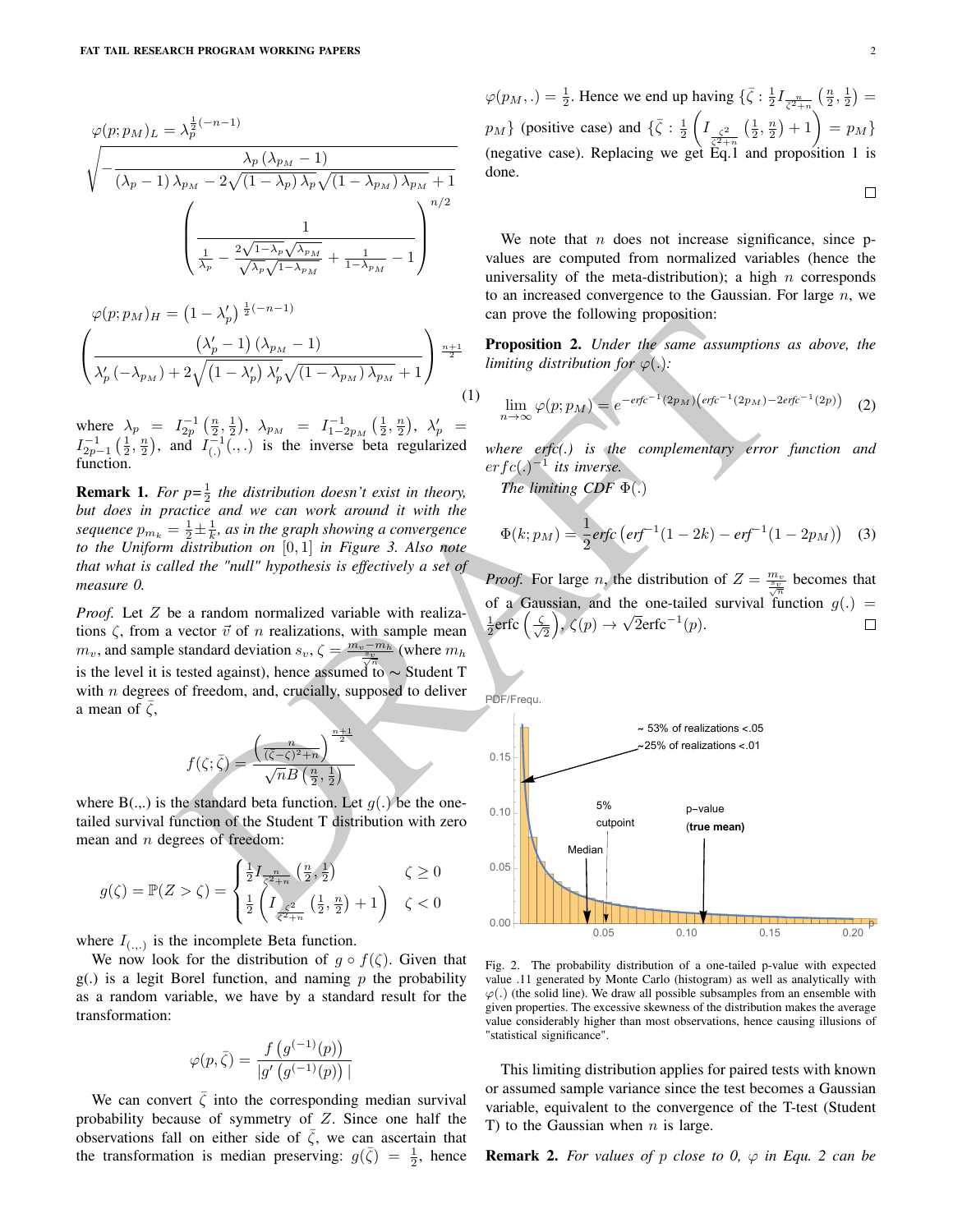

Fig. 3. The probability distribution of p at different values of  $p_M$ . We observe how  $p_M = \frac{1}{2}$  leads to a uniform distribution.

*usefully calculated as:*

Fig. 3. The probability distribution of p at different values of 
$$
p_M
$$
. We observe  
\n
$$
\varphi(x; p_M) = \sqrt{2\pi p_M} \sqrt{\log \left(\frac{1}{2\pi p_M^2}\right)}
$$
\n
$$
\varphi(x; p_M) = \sqrt{2\pi p_M} \sqrt{\log \left(\frac{1}{2\pi p_M^2}\right)}
$$
\n
$$
\varphi(x; p_M) = \sqrt{2\pi p_M} \sqrt{\log \left(\frac{1}{2\pi p_M^2}\right)}
$$
\n
$$
\varphi(x; p_M) = \sqrt{2\pi p_M} \sqrt{\log \left(\frac{1}{2\pi p_M^2}\right)}
$$
\n
$$
\varphi(x; p_M) = \sqrt{2\pi p_M} \sqrt{\log \left(\frac{1}{2\pi p_M^2}\right)}
$$
\n
$$
\varphi(x; p_M) = \sqrt{2\pi p_M} \sqrt{\log \left(\frac{1}{2\pi p_M^2}\right)}
$$
\n
$$
\varphi(x; p_M) = \sqrt{2\pi p_M} \sqrt{\log \left(\frac{1}{2\pi p_M^2}\right)}
$$
\n
$$
\varphi(x; p_M) = \sqrt{2\pi p_M} \sqrt{\log \left(\frac{1}{2\pi p_M^2}\right)}
$$
\n
$$
\varphi(x; p_M) = \sqrt{2\pi p_M} \sqrt{\log \left(\frac{1}{2\pi p_M^2}\right)}
$$
\n
$$
\varphi(x; p_M) = \sqrt{2\pi p_M} \sqrt{\log \left(\frac{1}{2\pi p_M^2}\right)}
$$
\n
$$
\varphi(x; p_M) = \sqrt{2\pi p_M} \sqrt{\log \left(\frac{1}{2\pi p_M^2}\right)}
$$
\n
$$
\varphi(x; p_M) = \sqrt{2\pi p_M} \sqrt{\log \left(\frac{1}{2\pi p_M^2}\right)}
$$
\n
$$
\varphi(x; p_M) = \sqrt{2\pi p_M} \sqrt{\log \left(\frac{1}{2\pi p_M^2}\right)}
$$
\nFrom this we can get numerical results for convolutions of *flat in flat flat in flat flat in flat in flat in flat in flat in flat*

*The approximation works more precisely for the band of relevant values*  $0 < p < \frac{1}{2\pi}$ *.* 

From this we can get numerical results for convolutions of  $\varphi$  using the Fourier Transform or similar methods.

We can and get the distribution of the minimum p-value per  $m$  trials across statistically identical situations thus get an idea of "p-hacking", defined as attempts by researchers to get the lowest p-values of many experiments, or try until one of the tests produces statistical significance.

Proposition 3. *The distribution of the minimum of* m *observations of statistically identical p-values becomes (under the limiting distribution of proposition 2):*

$$
\varphi_m(p; p_M) = m e^{erfc^{-1}(2p_M)} (2erfc^{-1}(2p) - erfc^{-1}(2p_M))
$$

$$
\left(1 - \frac{1}{2}erfc\left(erfc^{-1}(2p) - erfc^{-1}(2p_M)\right)\right)^{m-1}
$$
(5)

*Proof.*  $P(p_1 > p, p_2 > p, \ldots, p_m > p) = \bigcap_{i=1}^n \Phi(p_i) =$  $\bar{\Phi}(p)^m$ . Taking the first derivative we get the result.

Outside the limiting distribution: we integrate numerically for different values of m as shown in figure 4. So, more precisely, for m trials, the expectation is calculated as:

$$
\mathbb{E}(p_{min}) = \int_0^1 -m \varphi(p; p_M) \left( \int_0^p \varphi(u,.) \, \mathrm{d}u \right)^{m-1} \mathrm{d}p
$$



Fig. 4. The "p-hacking" value across m trials for  $p_M = .15$  and  $p_s = .22$ .

## II. INVERSE POWER OF TEST

Let  $\beta$  be the power of a test for a given p-value p, for random draws X from unobserved parameter  $\theta$  and a sample size of *n*. To gauge the reliability of  $\beta$  as a true measure of power, we perform an inverse problem:



**Proposition 4.** Let  $\beta_c$  be the projection of the power of the *test from the realizations assumed to be student T distributed and evaluated under the parameter* θ*. We have*

$$
\Phi(\beta_c) = \begin{cases} \Phi(\beta_c)_L & \text{for } \beta_c < \frac{1}{2} \\ \Phi(\beta_c)_H & \text{for } \beta_c > \frac{1}{2} \end{cases}
$$

*where*

$$
\Phi(\beta_c)_L = \sqrt{1 - \gamma_1} \gamma_1^{-\frac{n}{2}} \left( -\frac{\gamma_1}{2\sqrt{\frac{1}{\gamma_3} - 1}\sqrt{-(\gamma_1 - 1)\gamma_1} - 2\sqrt{-(\gamma_1 - 1)\gamma_1} + \gamma_1 \left(2\sqrt{\frac{1}{\gamma_3} - 1} - \frac{1}{\gamma_3}\right) - 1} \right)^{\frac{n+1}{2}} \sqrt{-(\gamma_1 - 1)\gamma_1}
$$
\n(6)

$$
\Phi(\beta_c)_H = \sqrt{\gamma_2} (1 - \gamma_2)^{-\frac{n}{2}} B\left(\frac{1}{2}, \frac{n}{2}\right)
$$

$$
\left(\frac{1}{2\sqrt{-(\gamma_2 - 1)\gamma_2} + \gamma_2 \sqrt{\frac{1}{\gamma_3} - 1} + 2\sqrt{-(\gamma_2 - 1)\gamma_2} - 1} \sqrt{\frac{n+1}{2}}\sqrt{\frac{n+1}{(\gamma_2 - 1)\gamma_2} - 1} + \frac{1}{\gamma_3}\sqrt{\frac{n+1}{2}}\sqrt{-(\gamma_2 - 1)\gamma_2} B\left(\frac{n}{2}, \frac{1}{2}\right)}\right)
$$

$$
\sqrt{-(\gamma_2 - 1)\gamma_2} B\left(\frac{n}{2}, \frac{1}{2}\right) \tag{7}
$$

*where*  $\gamma_1 = I_{2\beta_c}^{-1}(\frac{n}{2}, \frac{1}{2}), \gamma_2 = I_{2\beta_c-1}^{-1}(\frac{1}{2}, \frac{n}{2}),$  and  $\gamma_3 =$  $I^{-1}_{(1,2p_s-1)}\left(\frac{n}{2},\frac{1}{2}\right)$ .

# III. APPLICATION AND CONCLUSION

• One can safely see that under such stochasticity for the realizations of p-values and the distribution of its minimum, to get what people mean by 5% confidence